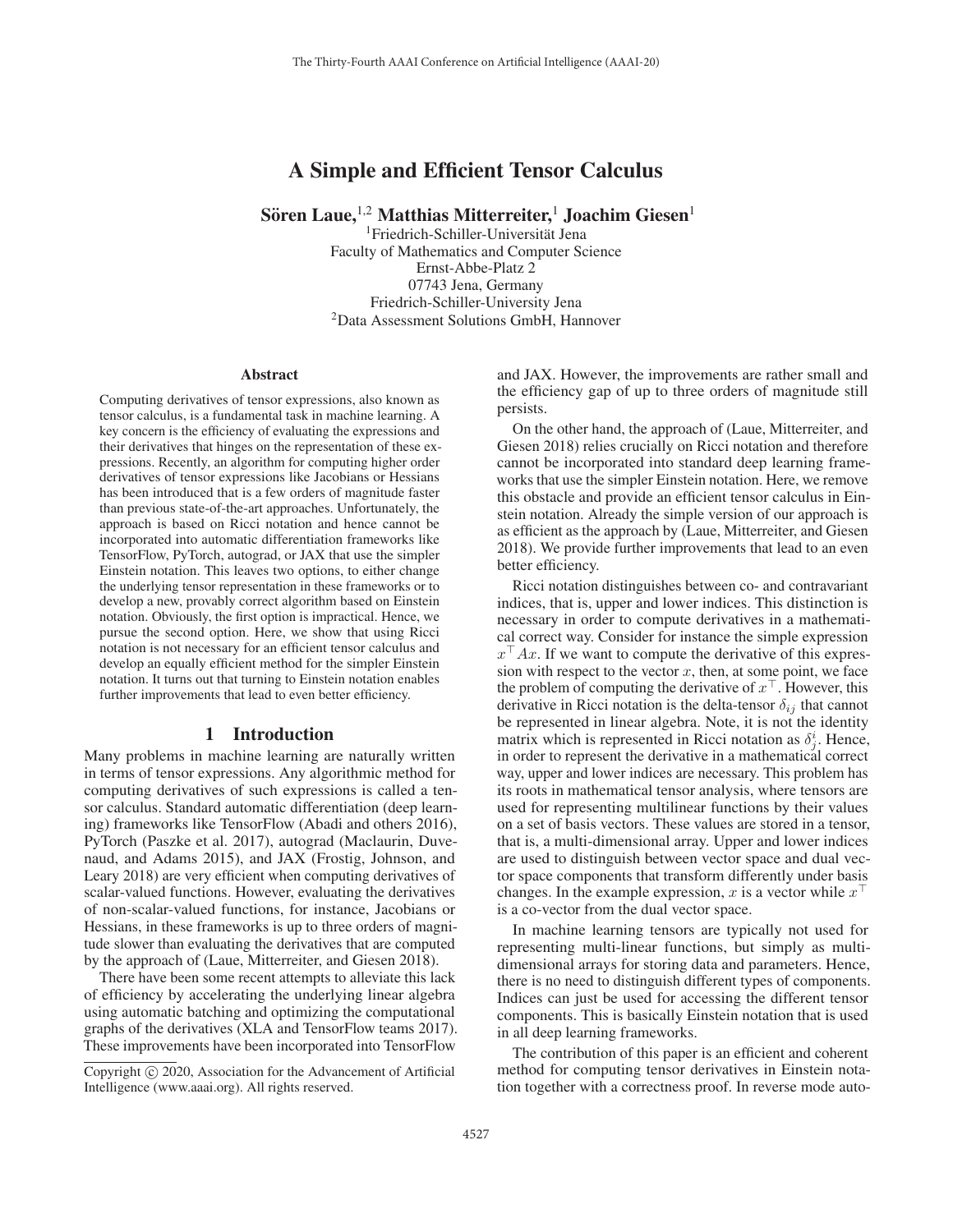matic differentiation, our method is equivalent to the efficient approach in (Laue, Mitterreiter, and Giesen 2018) for computing higher order derivatives. Additionally, we show that reverse mode is not optimal. A combination of reverse and forward mode, known as cross-country mode, can be more efficient. Efficiency can be further improved by compressing higher order derivatives.

For validating our framework we compute Hessians for several machine learning problems. It turns out that our method, because of the additional optimizations, outperforms the approach of (Laue, Mitterreiter, and Giesen 2018) which is already a few orders of magnitude more efficient than TensorFlow, PyTorch, autograd, and JAX.

Related Work. Many details on the fundamentals and more advanced topics of automatic differentiation can be found in the book by (Griewank and Walther 2008). (Baydin et al. 2018) provide an excellent survey on automatic differentiation for machine learning.

Computing derivatives of non-scalar-valued functions is discussed in (Pearlmutter 1994). In this approach, if the function returns an n-dimensional vector, then its derivative is computed by treating each entry as a separate scalar-valued function. The same idea is employed in almost all implementations for computing derivatives of non-scalar-valued functions. (Gebremedhin et al. 2009) introduce some optimizations based on graph coloring algorithms.

(Magnus and Neudecker 2007) can compute derivatives with respect to vectors and matrices. At the core of their approach, matrices are turned into vectors by stacking columns of a matrix into one long vector. Then, the Kronecker matrix product is used to emulate higher order tensors. This approach works well for computing first order derivatives of scalar-valued functions. However, it is not practicable for computing higher order derivatives.

(Giles 2008) collects a number of derivatives for matrix operators, i.e., pushforward and pullback functions for automatic differentiation. Similarly, (Seeger et al. 2017) provide methods and code for computing derivatives of Cholesky factorizations, QR decompositions, and symmetric eigenvalue decompositions. However, they all require that the output function is scalar-valued, and hence, cannot be generalized to higher order derivatives.

(Kakade and Lee 2018) consider non-smooth functions and provide a provably correct algorithm that returns an element from the subdifferential. However, their algorithm is also restricted to scalar-valued functions.

Another line of research focuses on automatic differentiation from a programming language point of view. The goal is to incorporate gradient computations into programming languages with the goal of fully general differentiable programming (LeCun ). Work towards this goal includes the Tangent package (van Merriënboer, Moldovan, and Wiltschko 2018), the Myia project (van Merriënboer et al. 2018), and the approach of (Wang et al. 2018). So far this work is again restricted to scalar-valued functions.

Recently, also second order information has been considered for training deep nets. For instance, this informa-

tion can be exploited for escaping one of the many saddle points, but also for turning the final classifier more robust (Dey et al. 2018). Furthermore, some differences in the convergence behavior can be explained by looking at the spectrum of the Hessian of the objective function (Ghorbani, Krishnan, and Xiao 2019; Sagun et al. 2018; Yao et al. 2018). However, so far it has been prohibitive to compute the full Hessian even for small networks. Here, in our experiments, we also compute the Hessian of a small neural net.

## 2 Einstein Notation

In tensor calculus one distinguishes three types of multiplication, namely inner, outer, and element-wise multiplication. Indices are important for distinguishing between these types. For tensors  $A, B$ , and  $C$  any multiplication of  $A$  and  $B$  can be written as

$$
C[s_3] = \sum_{(s_1 \cup s_2) \setminus s_3} A[s_1] \cdot B[s_2],
$$

where C is the result tensor and  $s_1, s_2$ , and  $s_3$  are the index sets of the left argument, the right argument, and the result tensor, respectively. The summation is only relevant for inner products that in Ricci calculus are denoted by shared upper and lower indices. If one does not want to distinguish between upper and lower indices, then the summation must be made explicit through the result tensor. The standard way to do so is by excluding the index for summation from the index set of the result tensor. Hence, the index set of the result tensor is always a subset of the union of the index sets of the multiplication's arguments, that is,  $s_3 \subseteq (s_1 \cup s_2)$ . In the following we denote the generic tensor multiplication simply as  $C = A *_{(s_1,s_2,s_3)} B$ , where  $s_3$  explicitly represents the index set of the result tensor. This notation is basically identical to the tensor multiplication einsum in NumPy, TensorFlow, and PyTorch, and to the notation used in the Tensor Comprehension Package (Vasilache et al. 2018).

The  $\ast_{(s_1,s_2,s_3)}$ -notation comes close to standard Einstein notation. In Einstein notation the index set  $s_3$  of the output is omitted and the convention is to sum over all shared indices in  $s_1$  and  $s_2$ . This, however, restricts the types of multiplications that can be represented. The set of multiplications that can be represented in standard Einstein notation is a proper subset of the multiplications that can be represented by our notation. For instance, standard Einstein notation is not capable of representing element-wise multiplications directly. Still, in the following we refer to the  $*(s_1,s_2,s_3)$ -notation simply as Einstein notation as it is standard practice in all deep learning frameworks.

Table 1 shows examples of tensor expressions in standard linear algebra notation, Ricci calculus, and Einstein notation. The first group shows an outer product, the second group shows inner products, and the last group shows examples of element-wise multiplications. As can be seen in Table 1, Ricci notation and Einstein notation are syntactically reasonably similar. However, semantically they are quite different. As pointed out above, Ricci notation differentiates between co- and contravariant dimensions/indices and Einstein notation does not. While this might seem like a minor difference,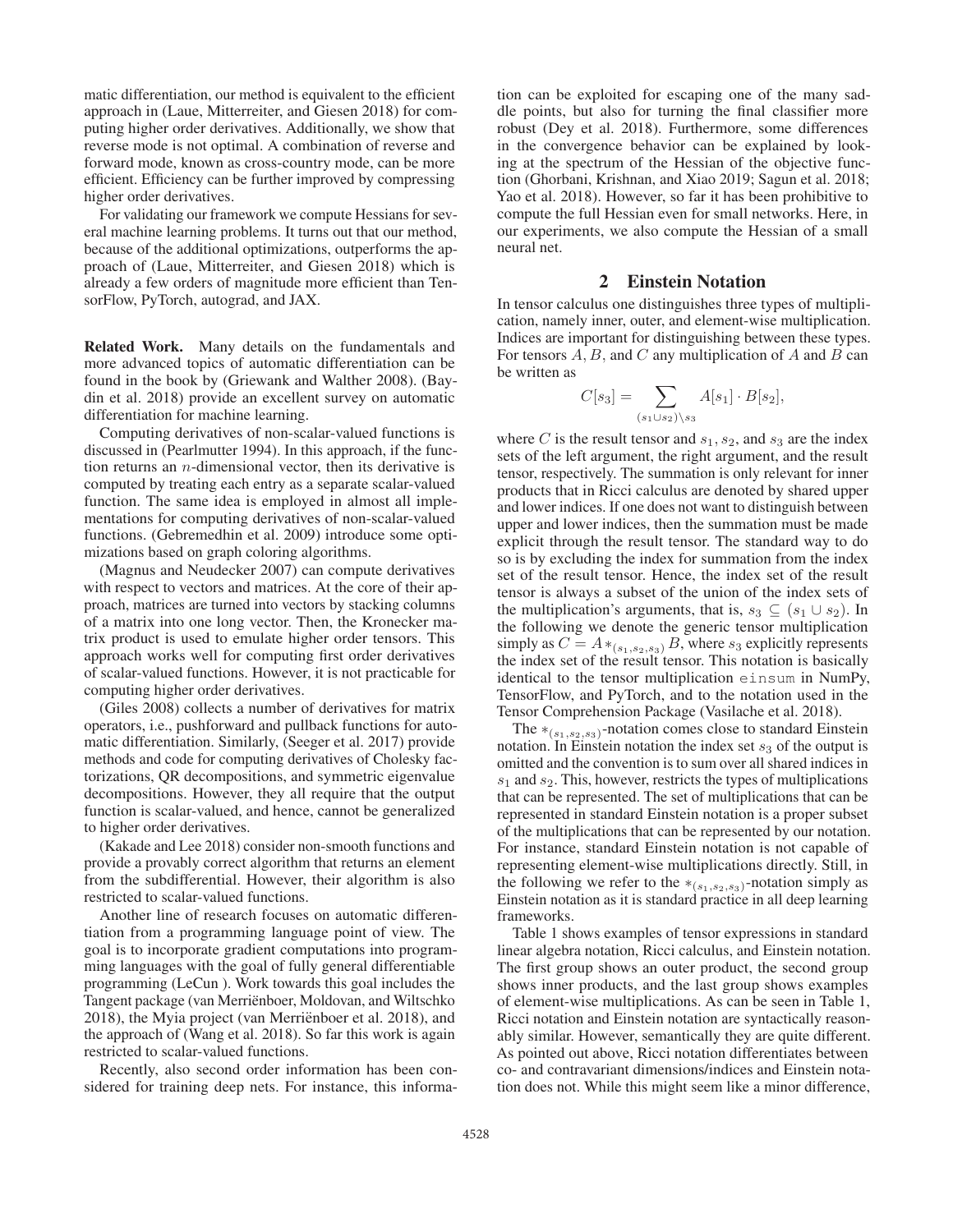it does have substantial implications when computing derivatives. For instance, when using Ricci notation, forward and reverse mode automatic differentiation can be treated in the same way (Laue, Mitterreiter, and Giesen 2018). This is no longer the case when using Einstein notation.

| vectorized        | Ricci                                                   | Einstein                  |
|-------------------|---------------------------------------------------------|---------------------------|
| $yx^{\top}$       | $y^i x_i$                                               | $y *_{(i,j,ij)} x$        |
| Ax                | $A_i^i x^j$                                             | $A *_{(ij,j,i)} x$        |
| $y^{\top}x$       | $y_ix^i$                                                | $y *_{(i,i,\emptyset)} x$ |
| AB                | $A_i^i B_k^j$                                           | $A *_{(ij,jk,ik)} B$      |
| $y \odot x$       | $y^ix^i$                                                | $y *_{(i,i,i)} x$         |
| $A \odot B$       |                                                         | $A *_{(ij,ij,ij)} B$      |
| $A \cdot diag(x)$ | $\begin{array}{c} A^i_j B^i_j \\ A^i_j x^i \end{array}$ | $A *_{(ij,i,ij)} x$       |

Figure 1: Comparison of different linear algebra notations.

We can show that the generic tensor multiplication operator  $*(s_1, s_2, s_3)$  is associative, commutative, and satisfies the distributive property. Our tensor calculus, that we introduce in the next section, makes use of all three properties. By  $s_1s_2$  we denote the concatenation of the index sets  $s_1$  and  $s_2$ . Please see the supplemental material for the easy proofs that follow directly from our definition of Einstein notation.

Lemma 1 (Associativity). *Let*  $s_1$ ,  $s_2$ ,  $s_3$ , and  $s_4$  *be index sets with*  $s_3$  ⊆  $s_1$  ∪  $s_2$  *and*  $s_4$  ∩  $(s_1 \cup s_2) = \emptyset$ *. Then it holds that* 

$$
A *_{(s_1, s_2s_4, s_3s_4)} B) *_{(s_3s_4, s_4, s_3)} C =
$$
  

$$
A *_{(s_1, s_2, s_3)} (B *_{(s_2s_4, s_4, s_2)} C).
$$

Unlike standard matrix multiplication tensor multiplication is commutative.

Lemma 2 (Commutativity). *It holds that*

 $\left($ 

$$
A *_{(s_1, s_2, s_3)} B = B *_{(s_2, s_1, s_3)} A.
$$

Lemma 3 (Distributive property). *Let*  $s_1$ ,  $s_2$ , and  $s_3$  *be index sets with*  $s_3 \subseteq s_1 \cup s_2$ *. It holds that* 

$$
A *_{(s_1,s_2,s_3)} B + A *_{(s_1,s_2,s_3)} C = A *_{(s_1,s_2,s_3)} (B+C).
$$

# 3 Tensor Calculus

Now we are prepared to develop our tensor calculus. We start by giving the definition of the derivative of a tensor-valued expression with respect to a tensor. For the definition, we use  $||A|| = \sqrt{\sum_s A[s]^2}$  as the norm of a tensor A.

**Definition 4** (Fréchet Derivative). Let  $f: \mathbb{R}^{n_1 \times n_2 \times \ldots \times n_k}$ <sup>R</sup><sup>m</sup>1×m2×...×m*<sup>l</sup> be a function that takes an order-*k *tensor as input and maps it to an order-*l *tensor as output. Then,*  $D \in \mathbb{R}^{m_1 \times m_2 \times \ldots \times m_l \times n_1 \times n_2 \times \ldots \times n_k}$  *is called the derivative of* f *at* x *if and only if*

$$
\lim_{h \to 0} \frac{\|f(x+h) - f(x) - D \circ h\|}{\|h\|} = 0,
$$

*where*  $\circ$  *is an inner tensor product.* 

Here, the dot product notation  $D \circ h$  is short for the inner product  $D *_{(s_1,s_2,s_3,s_1)} h$ , where  $s_1s_2$  is the index set of D and  $s_2$  is the index set of h. For instance, if  $D \in \mathbb{R}^{m_1 \times n_1 \times n_2}$ and  $h \in \mathbb{R}^{n_1 \times n_2}$ , then  $s_1 = \{i, j, k\}$  and  $s_2 = \{j, k\}$ .

In the following, we first describe forward and reverse mode automatic differentiation for expressions in Einstein notation, before we discuss extensions like cross-country mode and compression of higher order derivatives that are much easier to realize in Einstein than in Ricci notation. As can be seen from our experiments in Section 4, the extensions allow for significant performance gains.

#### Forward Mode

Any tensor expression has an associated directed acyclic expression graph (expression DAG). Figure 2 shows the expression DAG for the expression

$$
X^{\top}(\exp(X \cdot w) + 1)^{-1} \odot \exp(X \cdot w)), \qquad (1)
$$

where  $\odot$  denotes the element-wise multiplication and  $^{-1}$  the element-wise multiplicative inverse. The nodes of the DAG



Figure 2: Expression DAG for Expression (1)

that have no incoming edges represent the variables of the expression and are referred to as input nodes. The nodes of the DAG that have no outgoing edges represent the functions that the DAG computes and are referred to as output nodes. Let the DAG have  $n$  input nodes (variables) and  $m$  output nodes (functions). We label the input nodes as  $x_0, ..., x_{n-1}$ , the output nodes as  $y_0, ..., y_{m-1}$ , and the internal nodes as  $v_0, \ldots, v_{k-1}$ . Every internal and every output node represents either a unary or a binary operator. The arguments of these operators are supplied by the incoming edges.

In forward mode, for computing derivatives with respect to the input variable  $x_j$ , each node  $v_i$  will eventually store the derivative  $\frac{\partial v_i}{\partial x_j}$  which is traditionally denoted as  $\dot{v}_i$ . It is computed from input to out, put podes as follows: At the computed from input to out- put nodes as follows: At the input nodes that represent the variables  $x_i$ , the derivatives ∂x*<sup>i</sup>* ∂x*<sup>j</sup>* are stored. Then, the derivatives that are stored at the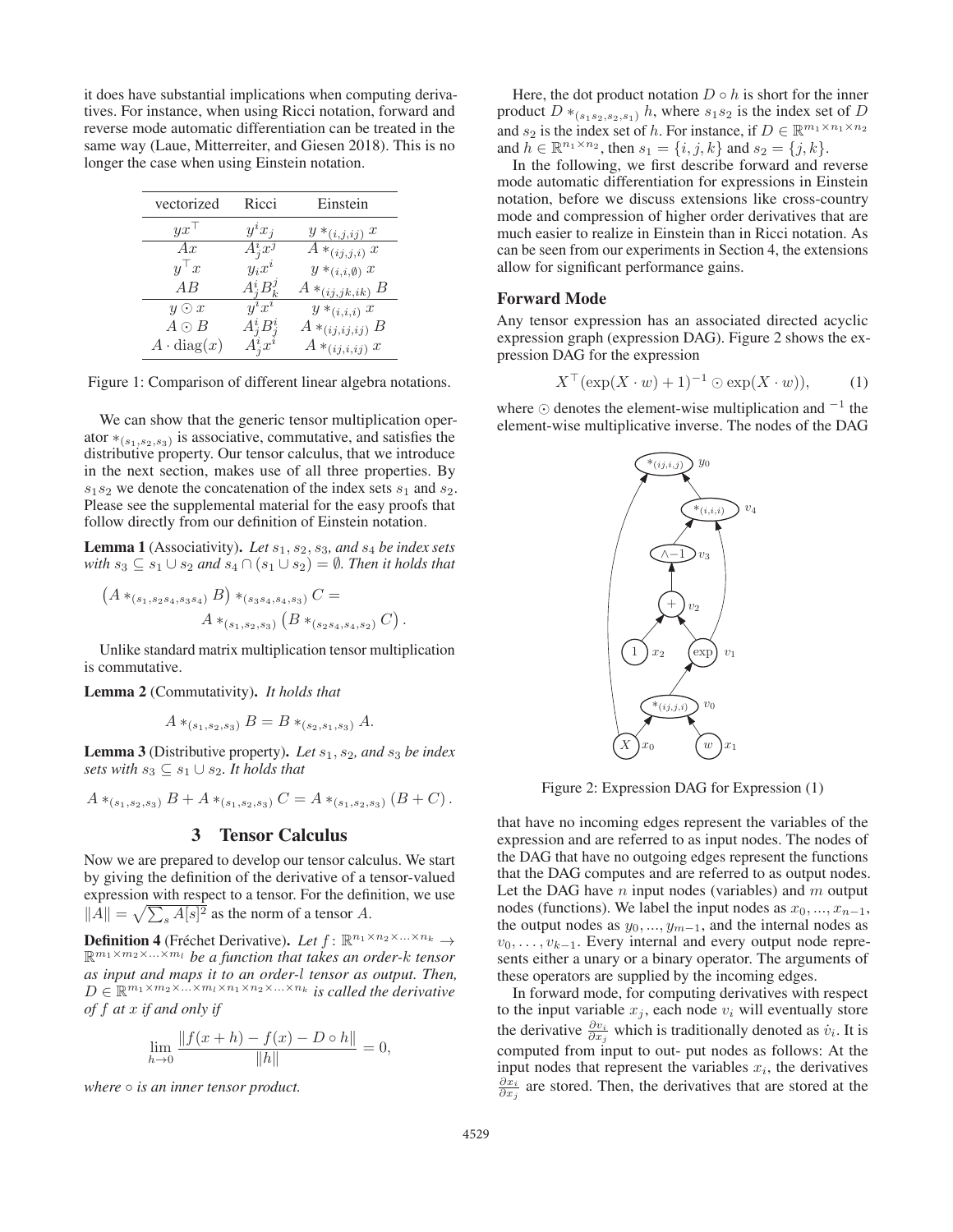remaining nodes, here called  $f$ , are iteratively computed by summing over all their incoming edges as

$$
\dot{f} = \frac{\partial f}{\partial x_j} = \sum_{z \,:\, (z,f) \in E} \frac{\partial f}{\partial z} \cdot \frac{\partial z}{\partial x_j} = \sum_{z \,:\, (z,f) \in E} \frac{\partial f}{\partial z} \cdot \dot{z},
$$

where  $\frac{\partial f}{\partial z}$  is the partial derivative of node f with respect to z and the multiplication is tensorial. The so called pushfor $z$  and the multiplication is tensorial. The so called pushforwards  $\dot{z}$  of the predecessor nodes  $z$  of f have been computed before and are stored at z. Hence, the derivative of each function is stored at the corresponding output node  $y$  of the expression DAG. Obviously, the updates can be done simultaneously for one input variable  $x_i$  and all output nodes  $y_i$ . Computing the derivatives with respect to all input variables requires  $n$  such rounds.

In the following we derive the explicit form of the pushforward for nodes of the expression DAG of a tensor expression. For such a DAG we can distinguish four types of nodes, namely multiplication nodes, general unary function nodes, elementwise unary function nodes, and addition nodes. General unary functions are general tensor-valued functions while elementwise unary functions are applied to each entry of a single tensor. The difference can be best explained by the difference between the matrix exponential function (general unary function) and the ordinary exponential function applied to every entry of the matrix (elementwise unary function). The pushforward for addition nodes is trivially just the sum of the pushforward of the two summands. Thus, it only remains to show how to compute the pushforward for multiplication, general unary functions, and element-wise unary function nodes. Please refer to the supplemental material for the proofs of the following three theorems, or see the similar proof of Theorem 8 for the reverse mode in the next section.

Theorem 5. *Let* <sup>x</sup> *be an input variable with index set* <sup>s</sup><sup>4</sup> *and let*  $C = A *_{(s_1, s_2, s_3)} B$  *be a multiplication node of the expression DAG. The pushforward of* C *is*

$$
\dot{C} = B *_{(s_2, s_1s_4, s_3s_4)} \dot{A} + A *_{(s_1, s_2s_4, s_3s_4)} \dot{B}.
$$

**Theorem 6.** Let x be an input variable with index set  $s_3$ , *let* f *be a general unary function whose domain has index set* s<sub>1</sub> and whose range has index set s<sub>2</sub>, let A be a node in *the expression DAG, and let*  $C = f(A)$ *. The pushforward of the node* C *is*  $\dot{C} = f'(A) *_{(s_2s_1, s_1s_3, s_2s_3)} \dot{A}$ *, where* f' *is the derivative of* f *derivative of* f*.*

In case that the general unary function is simply an elementwise unary function that is applied element-wise to a tensor, Theorem 6 simplifies as follows.

**Theorem 7.** Let x be an input variable with index set  $s_2$ , let f *be an elementwise unary function, let* A *be a node in the expression DAG with index set*  $s_1$ *, and let*  $C = f(A)$  *where* f *is applied element-wise. The pushforward of the node* C *is*  $C = f'(A) *_{(s_1, s_1, s_2, s_1, s_2)} A$ , where  $f'$  is the derivative of  $f$ .

# Reverse Mode

Reverse mode automatic differentiation proceeds similarly to the forward mode, but from output to input nodes. Each node  $v_i$  will eventually store the derivative  $\frac{\partial y_j}{\partial v_i}$  which is usually

denoted as  $\bar{v}_i$ , where  $y_j$  is the function to be differentiated. These derivatives are computed as follows: First, the derivatives  $\frac{\partial y_j}{\partial y_i}$  are stored at the output nodes of the DAG. Then, the derivatives that are stored at the remaining nodes, here called  $z$ , are iteratively computed by summing over all their outgoing edges as follows

$$
\bar{z} = \frac{\partial y_j}{\partial z} = \sum_{f:(z,f) \in E} \frac{\partial y_j}{\partial f} \cdot \frac{\partial f}{\partial z} = \sum_{f:(z,f) \in E} \bar{f} \cdot \frac{\partial f}{\partial z},
$$

where the multiplication is again tensorial. The so-called pullbacks  $f$  have been computed before and are stored at the successor nodes  $f$  of  $z$ . This means the derivatives of the function  $y_i$  with respect to all the variables  $x_i$  are stored at the corresponding input nodes of the expression DAG. Computing the derivatives for all the output functions requires  $m$ such rounds.

In the following we describe the contribution of unary and binary operater nodes to the pullback of their arguments. Here we have only two types of binary operators, namely tensor addition and tensor multiplication. In the addition case the contribution of  $C$  to the pullback of both of its arguments is simply  $C$ . In Theorem 8 we derive the explicit form of the contribution of a multiplication node to the pullback of its arguments, in Theorem 9 the contribution of a general unary function, and in Theorem 10 we derive the contribution of an elementwise unary function node to its argument.

Theorem 8. Let Y be an output node with index set  $s_4$  and let  $C = A *_{(s_1, s_2, s_3)} B$  *be a multiplication node of the expression DAG. Then the contribution of*  $C$  *to the pullback*  $\overline{B}$  *of*  $B$  *is*  $\overline{C}$   $*_{(s_4s_3,s_1,s_4s_2)}$  A *and its contribution to the pullback* A *of* A is  $\overline{C}$   $*_{(s_4s_3,s_2,s_4s_1)} B$ .

*Proof.* Here we only derive the contribution of C to the pull-back  $\overline{B}$ . Its contribution to  $\overline{A}$  can be computed analogously. back  $\overline{B}$ . Its contribution to  $\overline{A}$  can be computed analogously.<br>The contribution of C to  $\overline{B}$  is  $\overline{C}$  ·  $\frac{\partial C}{\partial C}$  By Definition 4 we The contribution of C to  $\overline{B}$  is  $\overline{C} \cdot \frac{\partial C}{\partial B}$ . By Definition 4 we have for the derivative  $\overline{C} = \frac{\partial Y}{\partial B}$  of V with recreat to C that have for the derivative  $\overline{C} = \frac{\partial Y}{\partial C}$  of  $\overline{Y}$  with respect to  $C$  that

$$
\lim_{\tilde{h}\to 0} \frac{1}{\|\tilde{h}\|} \cdot \left\| Y(C + \tilde{h}) - Y(C) - \bar{C} \circ \tilde{h} \right\| = 0.
$$

By specializing  $\tilde{h} = A *_{(s_1, s_2, s_3)} h$  we get

$$
Y(C + \tilde{h}) - Y(C) - \bar{C} \circ \tilde{h}
$$
  
=  $Y(A *_{(s_1, s_2, s_3)} B + A *_{(s_1, s_2, s_3)} h)$   
 $- Y(A *_{(s_1, s_2, s_3)} B) - \bar{C} \circ (A *_{(s_1, s_2, s_3)} h)$   
=  $Y(A *_{(s_1, s_2, s_3)} (B + h)) - Y(A *_{(s_1, s_2, s_3)} B)$   
 $- \bar{C} \circ (A *_{(s_1, s_2, s_3)} (B + h)) - Y(A *_{(s_1, s_2, s_3)} B)$   
 $- \bar{C} *_{(s_4s_3, s_3, s_4)} (A *_{(s_1, s_2, s_3)} h)$   
=  $Y(A *_{(s_1, s_2, s_3)} (B + h)) - Y(A *_{(s_1, s_2, s_3)} B)$   
 $- (\bar{C} *_{(s_4s_3, s_1, s_4s_2)} A) *_{(s_4s_2, s_2, s_4)} h)$   
=  $Y(A *_{(s_1, s_2, s_3)} (B + h)) - Y(A *_{(s_1, s_2, s_3)} B)$   
 $- (\bar{C} * (s_4s_3, s_1, s_4s_2) A) \circ h),$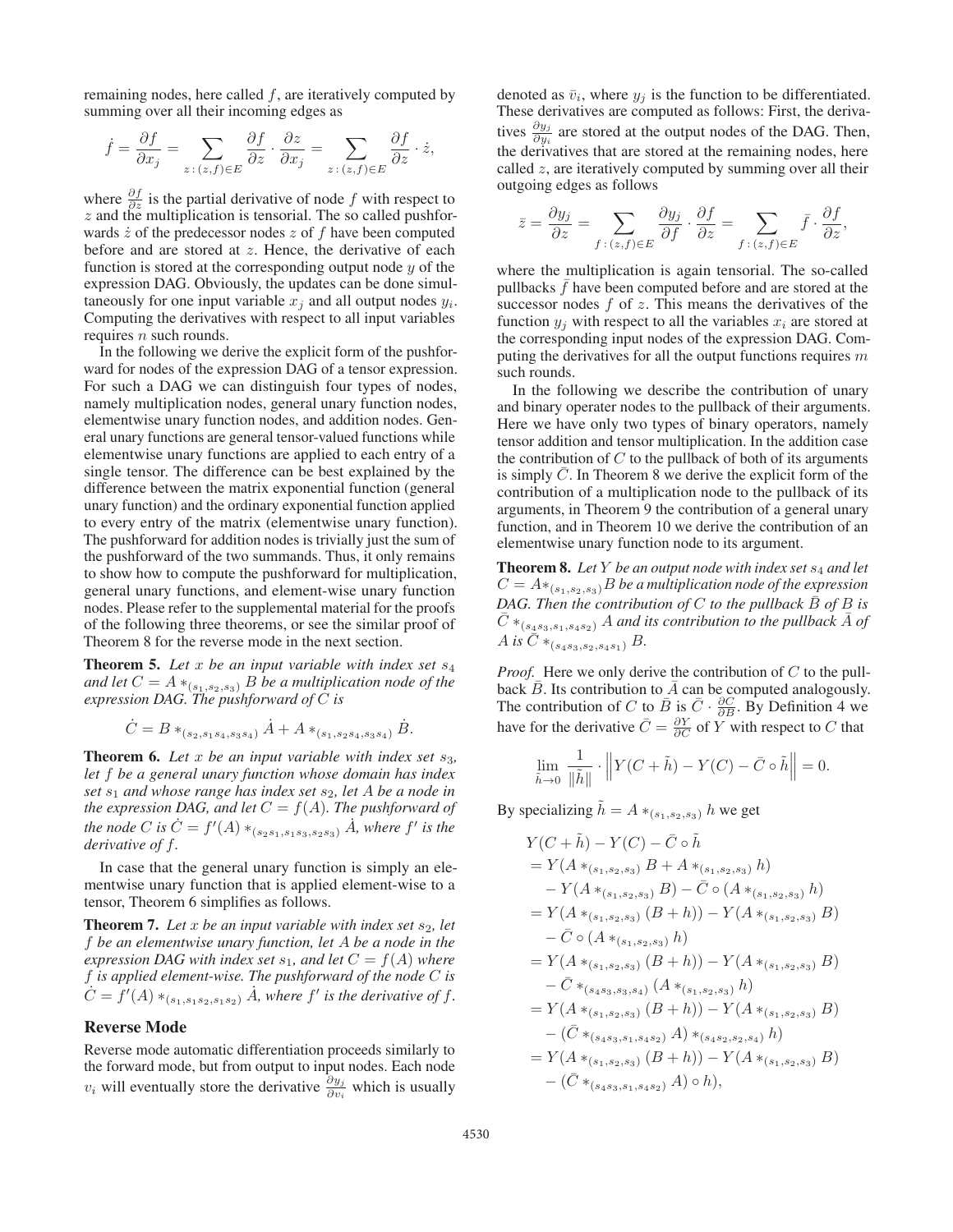where the first equality follows from the definitions of  $C$  and  $h$ , the second from Lemma 3, the third from the definition of ◦, the fourth from Lemma 1, the fifth from Lemma 2, and the last again from the definition of ◦. Hence, we have for  $\frac{\partial Y}{\partial C} \cdot \frac{\partial C}{\partial B}$  that

$$
0 = \lim_{\tilde{h}\to 0} \frac{1}{\|\tilde{h}\|} \cdot \left\| Y(C + \tilde{h}) - Y(C) - \bar{C} \circ \tilde{h} \right\|
$$
  
= 
$$
\lim_{h\to 0} \frac{1}{\|h\|} \cdot \left\| Y(A *_{(s_1, s_2, s_3)} (B + h)) - Y(A *_{(s_1, s_2, s_3)} B) - (\bar{C} *_{(s_4 s_3, s_1, s_4 s_2)} A) \circ h) \right\|
$$

Thus, the contribution of C to the pullback  $\overline{B}$  is

$$
\frac{\partial Y}{\partial C} \cdot \frac{\partial C}{\partial B} = \bar{C} \cdot \frac{\partial C}{\partial B} = \bar{C} *_{(s_4 s_3, s_1, s_4 s_2)} A. \qquad \Box
$$

If the output function Y in Theorem 8 is scalar-valued,<br>en we have  $s_4 = \emptyset$  and the pullback function coincides then we have  $s_4 = \emptyset$  and the pullback function coincides with the function implemented in all modern deep learning frameworks including TensorFlow and PyTorch. Hence, our approach can be seen as a direct generalization of the scalar case.

**Theorem 9.** Let Y be an output function with index set  $s_3$ , *let* f *be a general unary function whose domain has index set*  $s_1$  *and whose range has index set*  $s_2$ *, let A be a node in the expression DAG, and let*  $C = f(A)$ *. The contribution of the node*  $C$  *to the pullback*  $\overline{A}$  *is* 

$$
\bar{f} *_{(s_3s_2, s_2s_1, s_3s_1)} f'(A),
$$

*where*  $f'$  *is the derivative of*  $f$ *.* 

In case that the general unary function is simply an elementwise unary function that is applied element-wise to a tensor, Theorem 9 simplifies as follows.

**Theorem 10.** Let Y be an output function with index set  $s_2$ , *let* f *be an elementwise unary function, let* A *be a node in the expression DAG with index set*  $s_1$ *, and let*  $C = f(A)$  *where* f *where* f *is applied element-wise. The contribution of the node*  $C$  *to the pullback*  $\overline{A}$  *is* 

$$
\bar{f} *_{(s_2s_1,s_1,s_2s_1)} f'(A),
$$

*where*  $f'$  *is the derivative of f.* 

The proofs of Theorem 9 and 10 are similar to the proofs of Theorems 6 and 8. They can be found in the supplemental material.

#### Beyond Forward and Reverse Mode

Since the derivative of a function  $y$  with respect to an input variable  $x$  is the sum over all partial derivatives along all paths from  $x$  to  $y$  (Griewank and Walther 2008), we can combine forward and reverse mode. Using that  $\bar{v} = \frac{\partial y}{\partial v}$  and  $\dot{\phi} = \frac{\partial v}{\partial v}$  and  $\dot{v} = \frac{\partial v}{\partial x}$ , we get

$$
\frac{\partial y}{\partial x} = \sum_{v \in S} \bar{v} *_{(s_1s_v, s_v s_2, s_1 s_2)} \dot{v},
$$

where  $s_v$  is the index set of node  $v$ ,  $s_1$  is the index set of the output function  $y$ ,  $s_2$  is the index set of the input node  $x$ , and  $S$  is the set of nodes in a cut of the expression DAG. General combinations of forward and reverse mode lead to the so-called cross-country mode. We will show that the differentiation of tensor expressions becomes even more efficient by a special instantiation of the cross-country mode and by compressing higher order derivatives.

Cross-Country Mode. In both forward and reverse mode, derivatives are computed as sums of products of partial derivatives. In general, the time for evaluating the derivatives depends on the order by which the partial derivatives are multiplied. The two modes multiply the partial derivatives in opposite order. Derivatives are multiplied from input to output nodes in forward mode and the other way around in reverse mode.

If the output function is scalar-valued, then reverse mode is efficient for computing the derivative with respect to all input variables. It is guaranteed that evaluating the derivative takes at most six times the time for evaluating the function itself. In practice, usually a factor of two is observed (Griewank and Walther 2008). However, this is no longer true for non-scalarvalued functions. In the latter case, the order of multiplying the partial derivatives has a strong impact on the evaluation time, even for simple functions (Naumann 2004). Reordering the multiplication order of the partial derivatives is known as cross-country mode in the automatic differentiation literature (Bischof, Hovland, and Norris 2002). Finding an optimal ordering is NP-hard (Naumann 2008) in general.

However, it turns out that significant performance gains for derivatives of tensor expressions can be obtained by the re-ordering strategy that multiplies tensors in order of their tensor-order, that is, multiplying vectors first, then matrices, and so on. We illustrate this strategy on the following example

$$
f(x) = B \cdot g(h(Ax)), \tag{2}
$$

where A and B are two matrices, x is a vector and  $g(.)$  and  $h(.)$  are vector-valued functions that also take a vector as input. The derivative in this case is  $B \text{ diag}(u) \text{ diag}(v)A$ , where  $u = g'(h(Ax))$ ,  $v = h'(Ax)$ , and  $diag(u)$  is the diagonal matrix with u on its diagonal Reverse mode multiplies these matrix with  $u$  on its diagonal. Reverse mode multiplies these matrices from left to right while forward mode multiplies them from right to left. However, it is more efficient to first multiply the two vectors  $u$  and  $v$  element-wise and then to multiply the result with the matrices A and B.

Actually, the structure of Example 2 is not contrived, but fairly common in second order derivatives. For instance, consider the expression  $\sum g(h(Ax))$ , where g and h are as above and the sum is over the vector components of the vectorvalued expression  $g(h(Ax))$ . Many machine learning problems feature such an expression as subexpression, where A is a data matrix and the optimization variable  $x$  is a parameter vector. The gradient of this expression has the form of Example 2 with  $B = A^{\dagger}$ . As can be seen in the experiments<br>in Section 4, reordering the multiplications by our strategy in Section 4, reordering the multiplications by our strategy reduces the time for evaluating the Hessian by about 30%.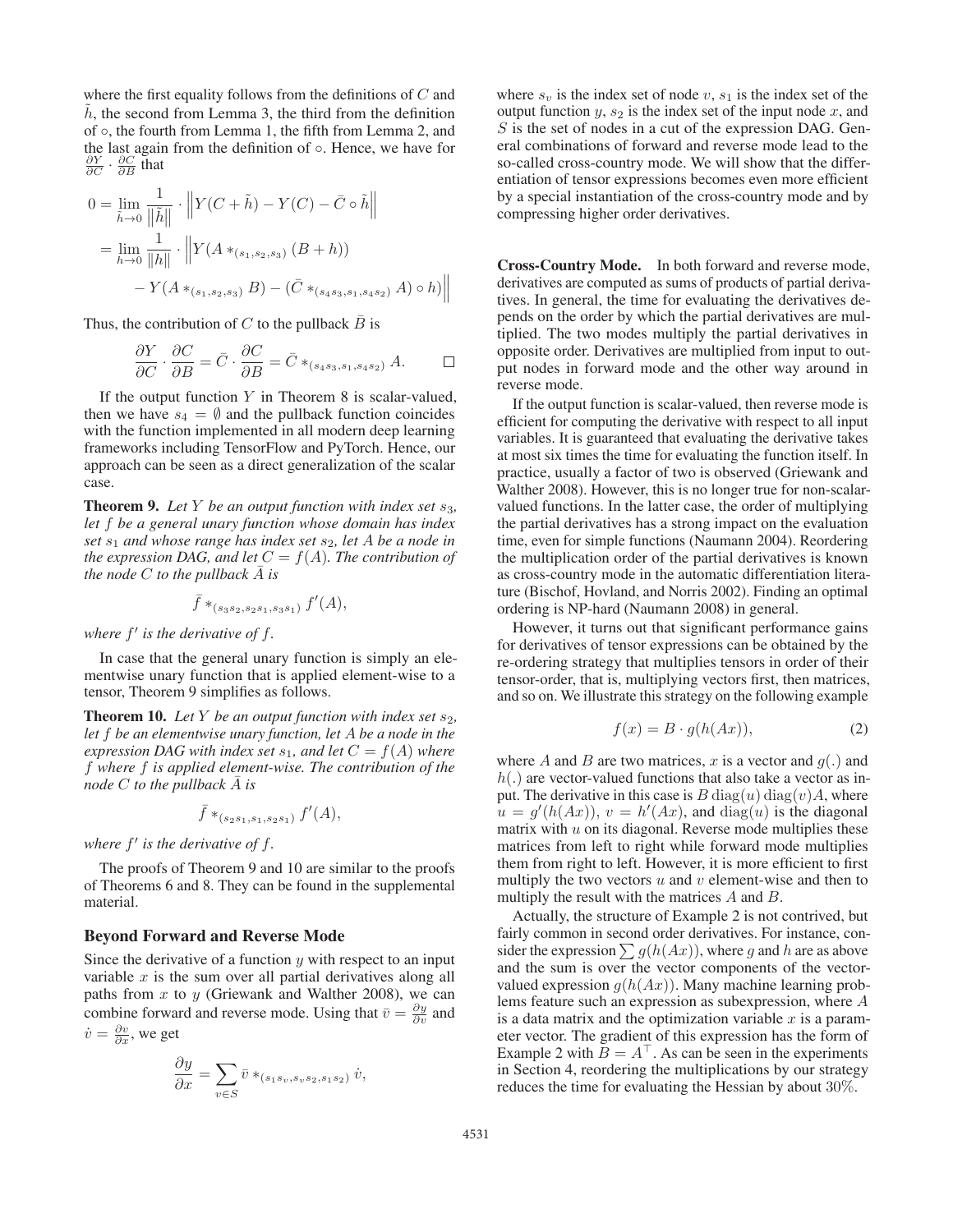Compressing Derivatives. Our compression scheme builds on the re-ordering scheme (cross-country mode) from above and on the simple observation that in forward as well as in reverse mode the first partial derivative is always a unit tensor. It is either, in reverse mode, the derivative of the output nodes with respect to themselves or, in forward mode, the derivative of the input nodes with respect to themselves. This unit tensor can always be moved to the end of the multiplications, if the order of multiplication is chosen exactly as in our cross-country mode strategy that orders the tensors in increasing tensor-order. Then, the multiplication with the unit tensor at the end is either trivial, i.e., amounts to a multiplication with a unit matrix that has no effect and thus can be removed, or leads to a compactification of the derivative.

For an example, consider the loss function

$$
f(U) = ||T - UV^{\top}||^2
$$

of the non-regularized matrix factorization problem. Here,  $T \in \mathbb{R}^{n \times n}$ ,  $\overline{U}$ ,  $V \in \mathbb{R}^{n \times k}$  and n is usually large while k is small. The Hessian of  $f$  is the fourth order tensor

$$
H = 2(V *_{(ij,ik,jk)} V) *_{(jl,ik,ijkl)} \mathbb{I} \in \mathbb{R}^{n \times k \times n \times k},
$$

where  $\mathbb I$  is the identity matrix. Newton-type algorithms for this problem solve the Newton system which takes time in  $O((nk)^3)$ . However, the Hessian can be compressed to  $2(N, * \omega, \omega, V)$  which is a small matrix of size  $k \times k$  $2(V *_{(i,j,k,jk)} V)$  which is a small matrix of size  $k \times k$ . This matrix can be inverted in  $O(k^3)$  time. The performance gain realized by compression can be significant. For instance, solving the compressed Newton system needs only about  $10 \mu$ sec whereas solving the original system needs about 1 sec for a problem of size  $n = 1000$  and  $k = 10$ . For more experimental results refer to Section 4.

As another example, consider a simple neural net with a fixed number of fully connected layers, ReLU activation functions, and a softmax cross-entropy output layer. The Hessian of each layer is a fourth order tensor that can be written as  $A *_{(i, i, j, k, i, j, k)} \mathbb{I}$  for a suitable third order tensor A. In this case, the Hessian can be compressed from a fourth order tensor to a third order tensor. We provide expression trees for both derivatives, compressed and uncompressed, in the supplemental material. Computing with the compact representation of the Hessian is of course more efficient which we confirm experimentally in the next section.

### 4 Experiments

We have implemented both modes of the tensor calculus from the previous section together with the improvements that can be achieved by cross-country mode and the compactification of higher order derivatives. State-of-the-art frameworks like TensorFlow and PyTorch only support reverse mode since it allows to compute derivatives with respect to all input variables at the same time. Similarly to all other frameworks, our implementation performs some expression simplification like constant folding and removal of zero and identity tensors. An anonymized version of our implementation can be found in the supplemental material.

Experimental Setup. We followed the experimental setup of (Laue, Mitterreiter, and Giesen 2018). However, we added one more experiment, a small neural net. We have implemented our algorithms in Python. To evaluate expressions we used NumPy 1.16 and CuPy 5.1. We compared our framework with the state-of-the-art automatic differentiation frameworks TensorFlow 1.14, PyTorch 1.0, autograd 1.2, and JAX 0.1.27 used with Python 3.6 that were all linked against the Intel MKL. All these frameworks support reverse mode automatic differentiation for computing first order derivatives. For scalar-valued functions the reverse mode of each of these frameworks coincides with the reverse mode of our approach. For non-scalar-valued functions all the frameworks compute the derivative for each entry of the output function separately. The expression DAGs that are generated by our reverse mode for general tensor expressions coincide with the derivatives computed by the approach of (Laue, Mitterreiter, and Giesen 2018). The experiments were run in a pure CPU setting (Intel Xeon E5-2643, 8 cores) as well as in a pure GPU setting (NVIDIA Tesla V100), except for autograd that does not provide GPU support.

We computed function values, gradients, and Hessians for each set of experiments. We computed Hessians on the CPU as well as on the GPU. To avoid the issue of sparsity patterns we generated dense, random data for each experiment. In this setting the running time does not depend on whether the data are synthetic or real world.

Logistic Regression. Let  $X \in \mathbb{R}^{m \times n}$  be a data matrix and  $y \in \{-1, +1\}^m$  the corresponding binary label vector. The logistic regression function is  $f(w) = \sum \log (\exp(-y_i^{(i)}(X^{(i)}w)) + 1)$  where  $w \in \mathbb{R}^n$  is the  $\sum_i \log \left( \exp \left( -y^{(i)} \left( X^{(i)} w \right) \right) + 1 \right)$ , where  $w \in \mathbb{R}^n$  is the window with the sum of X) and weight vector,  $X^{(i)}$  is the *i*-th data point (*i*-th row of X), and  $y^{(i)}$  its label. We set  $m = 2n$  in the experiments.

**Matrix Factorization.** Let  $T = \mathbb{R}^{m \times m}$  be some target matrix,  $\Omega \in \{0,1\}^{m \times m}$  be an indicator matrix that defines which elements of T are known, and let  $U, V \in \mathbb{R}^{m \times k}$  be low-rank factor matrices. Matrix factorization is the problem of solving  $\min_{U,V} ||T - UV^{\top}||_{\Omega}^2$ . For the experiments, we set  $k = 5$  and compute the gradient and Hessian with respect set  $k = 5$  and compute the gradient and Hessian with respect to  $U$ .

Neural Net. We have created a small neural net with ten fully connected layers, ReLU activation functions, and a softmax cross-entropy output layer. The weight matrices for the different layers all had the same size,  $n \times n$ . Here, we report running times for computing the Hessian of the first layer.

Evaluation. In the case of scalar-valued functions all the frameworks basically work in the same way. Thus, it is not surprising that their running times for computing function values and gradients are almost the same, see Figure 1 in the supplemental material.

The situation is different for Hessians. First, it can be seen that the reverse mode in our approach, whose results agree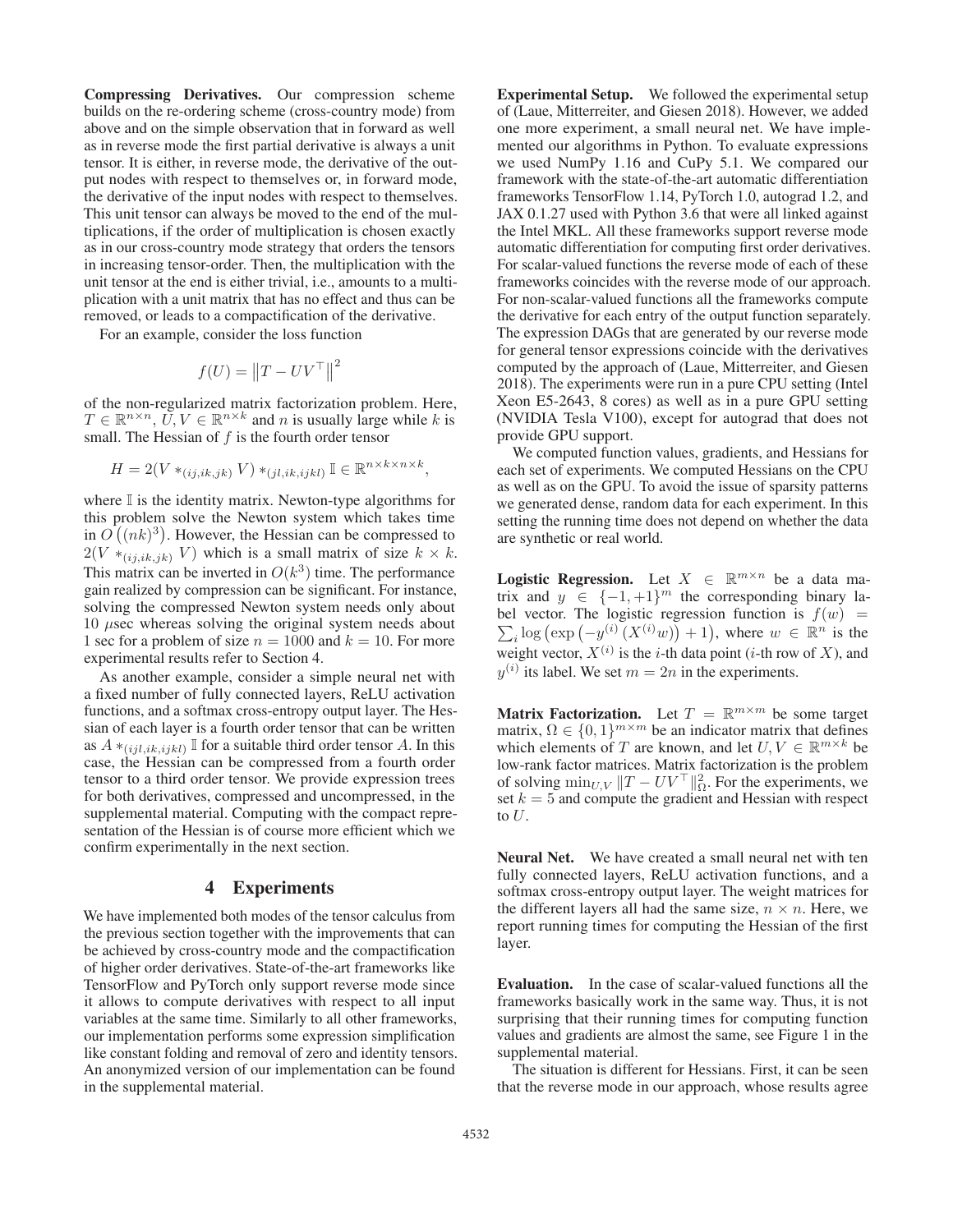

Figure 3: Running times on a CPU (top row) and on a GPU (bottom row) for computing the Hessian of the logistic regression function (left), matrix factorization (middle), and a small neural net (right).

with the results in (Laue, Mitterreiter, and Giesen 2018), is a few orders of magnitude faster than current state-of-the-art frameworks like TensorFlow, PyTorch, autograd, and JAX. This holds true for all experiments on the CPU and on the GPU, see Figure 3. For the logistic regression problem our cross-country mode is about 30% faster on the CPU, while its effect on the GPU is negligible because of the GPU overhead. The performance gain of our compression scheme can be seen on the matrix factorization problem and on the neural net (middle and right column of Figure 3). Computing Hessians for small neural nets has now become feasible.

In our experiments, the effect of recent efforts in speeding up deep learning frameworks turned out to be rather small. Actually, enabling XLA for TensorFlow on the CPU slowed the computation down by a factor of two. Hence, we omit these running times in Figure 3. Enabling XLA on the GPU provided only marginal improvements. JAX which relies on XLA did not finish computations but raised memory errors indicating that it went out of main memory. These errors seem to be caused by the automatic batching function vmap that is used by JAX for auto-vectorization when computing Hessians. This was surprising to us since JAX is meant to be more memory efficient than TensorFlow. There is one exception, on the GPU, JAX finished the computation for the logistic regression problem. However, as can be seen in Figure 3, even in this case it is not significantly more efficient than the other deep learning frameworks. This was to be

expected since JAX relies on XLA and the authors of XLA report a speed-up of only 15% in the GPU setting (XLA 2019).

# 5 Conclusion

We have developed a simple, efficient and provably correct framework for computing derivatives of general tensor expressions that is much simpler than previous approaches. Furthermore, it can be easily integrated into state-of-theart frameworks like TensorFlow and PyTorch that use the same tensor representation, but are a few orders of magnitude slower than our approach when computing higher order derivatives. We have also demonstrated that reverse mode automatic differentiation is not optimal for computing higher order derivatives. Significant speed ups can be achieved by a special instantiation of the cross-country mode and by compressing higher order derivatives. The algorithms presented here also form the basis of an online tool for computing derivatives of matrix and tensor expressions which is accessed by more than 30,000 users per year.

#### Acknowledgments

Sören Laue has been funded by Deutsche Forschungsgemeinschaft (DFG) under grant LA 2971/1-1.